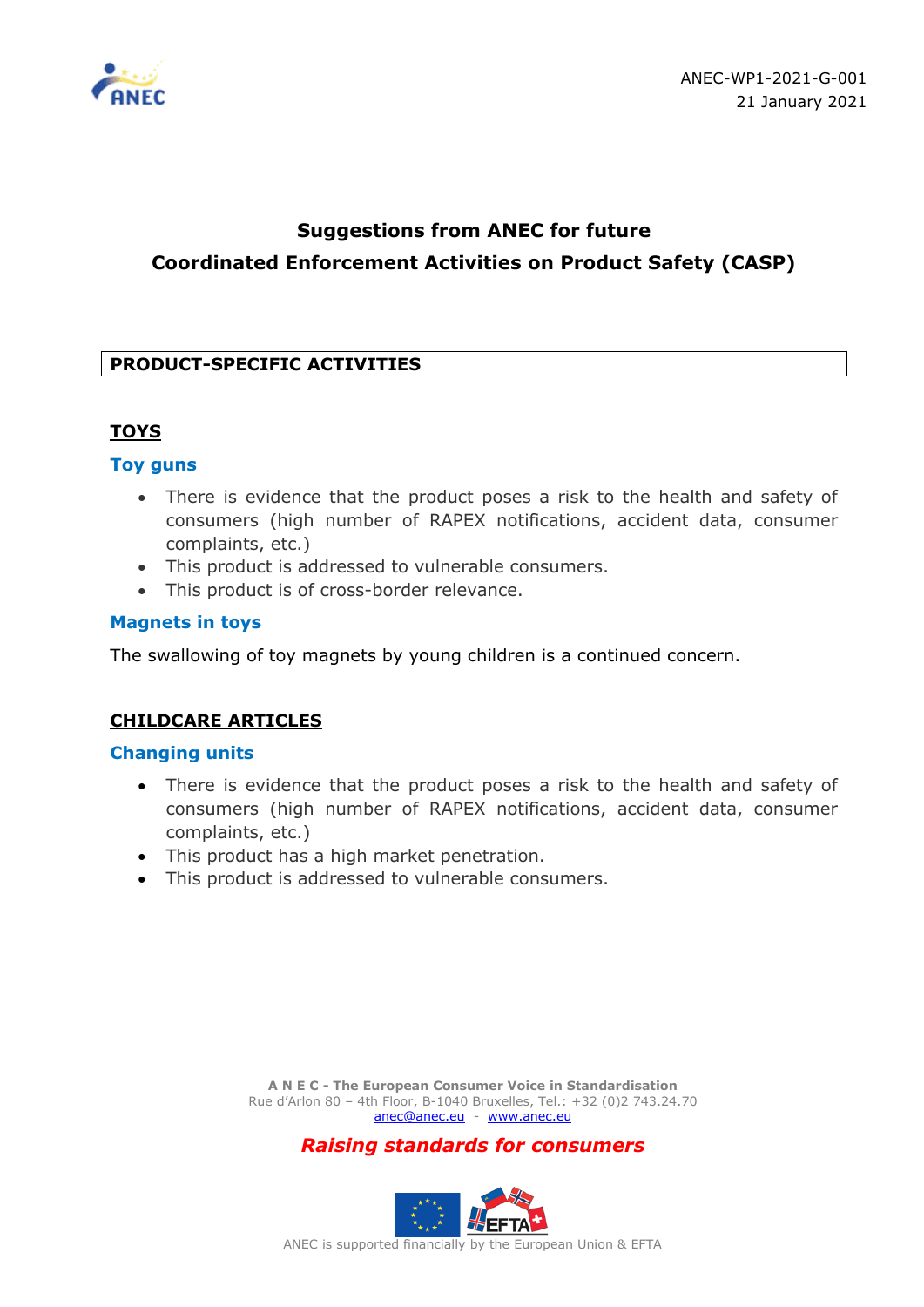

# **High chairs**

- There is evidence that the product poses a risk to the health and safety of consumers (high number of RAPEX notifications, accident data, consumer complaints, etc.)
- This product has a high market penetration.
- This product is addressed to vulnerable consumers.

Other child care articles suggested by ANEC members:

- **- playpens**
- **- safety barriers**
- **- child bicycle seats**

# **HOUSEHOLD ELECTRICAL APPLIANCES**

#### **Refrigerators**

- There is evidence that the product poses a risk to the health and safety of consumers (high number of RAPEX notifications, accident data, consumer complaints, etc.)
- This product has a high market penetration.
- This product is addressed to vulnerable consumers.
- Several fatalities after fridges catching fire (e.g. Grenfell Tower UK)

#### **Sunbeds**

Product related aspects (lamps) and service related aspects in tanning saloons; many sunbeds in the UK found not compliant with the standard.

# **Travel adapters – plugs**

Products that seem to appear frequently in the Safety Gate (RAPEX) are travel adapters – plugs that allow the user to use electrical sockets in different countries.

Other household electrical appliances suggested by ANEC members:

- **Electric blankets**
- **TV (LED)**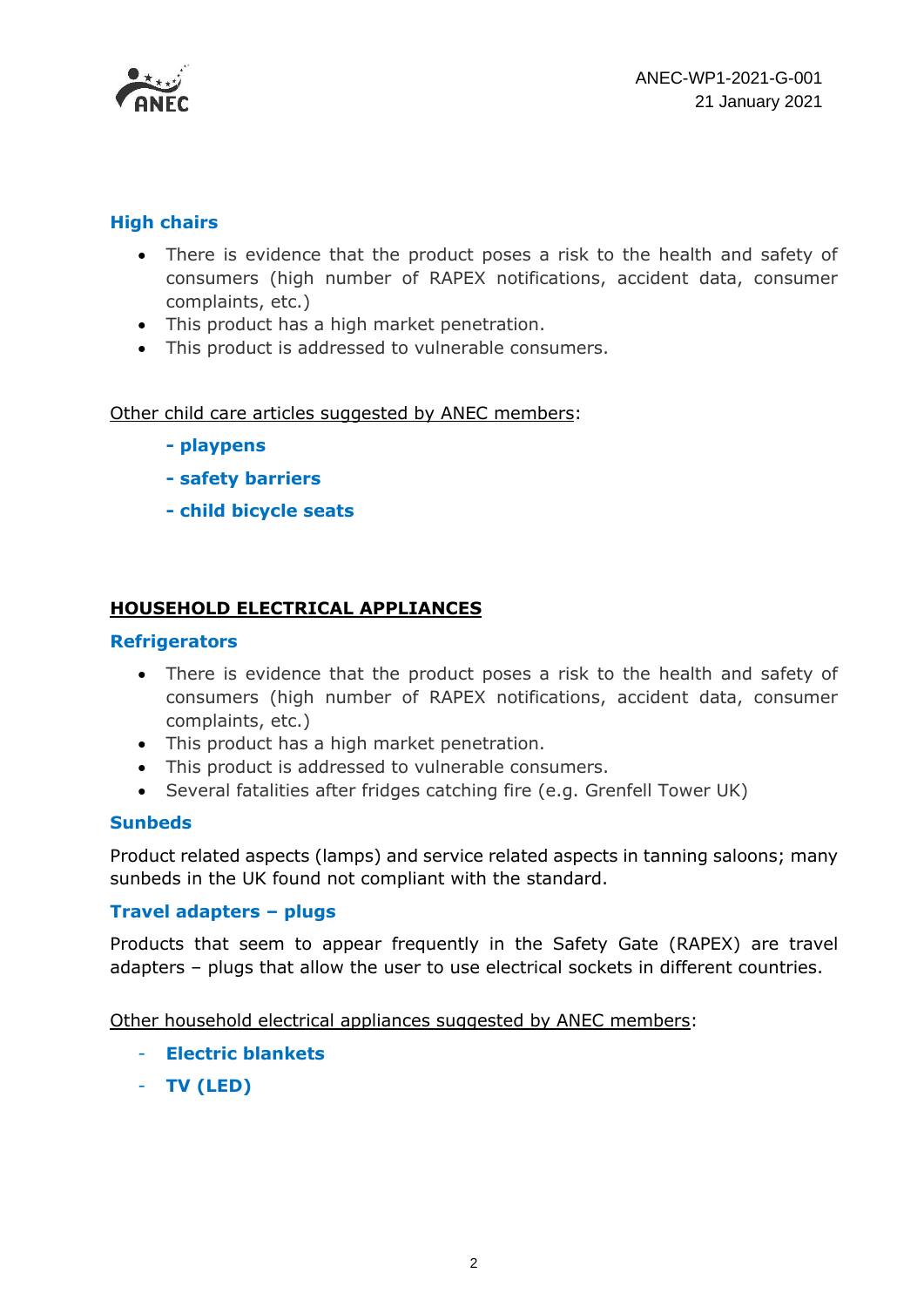

# **NEW PRODUCT CATEGORIES**

#### **Connected Products**

- There is evidence that the product poses a risk to the health and safety of consumers (high number of RAPEX notifications, accident data, consumer complaints, etc.
- This product has a high market penetration.
- This product is addressed to vulnerable consumers.
- Privacy & security aspects of toys, household appliances, ...
- Internet of Things
- Products with built-in RFID/NFC tags (labels, implants etc.) and with other wireless access features (WiFi, mobile communication protocols etc.)

#### **Consumer laser products**

### **OTHER PRODUCTS**

### **Child protective products**

Products covered by standards developed by CEN/TC 398 'Child protective products' should be considered: **window locking devices** (EN 16281), **finger protection devices** (EN 16654) and **cupboard and drawer locking devices** (EN 16948).

A manufacturer producing such products informed us that they are concerned about the absence of any market surveillance in this area and that many products are on the market which do not comply with the standards.

A failure of the protective function may put children at considerable risk. In case of window locking devices this could easily result in a fatality. But also not properly functioning of finger protection devices or cupboard and drawer locking devices may result in serious injuries.

Concerning window locking devices, we learnt from the ICPHSO conference in October 2020 that behaviour patterns and routine have changed because of the COVID pandemic (e.g. spending more time at home), which led to an increase in falls from windows because of longer exposure.

#### **Decorative oil lamps**

Most important aspect is that children are not able to access the oil. Similar to the child protective products mentioned above, a failure may put the child at considerable risk.

It would be very helpful to have some data when a revision of the standard EN 14059 'Decorative oil lamps' is initiated. A market surveillance activity could also check the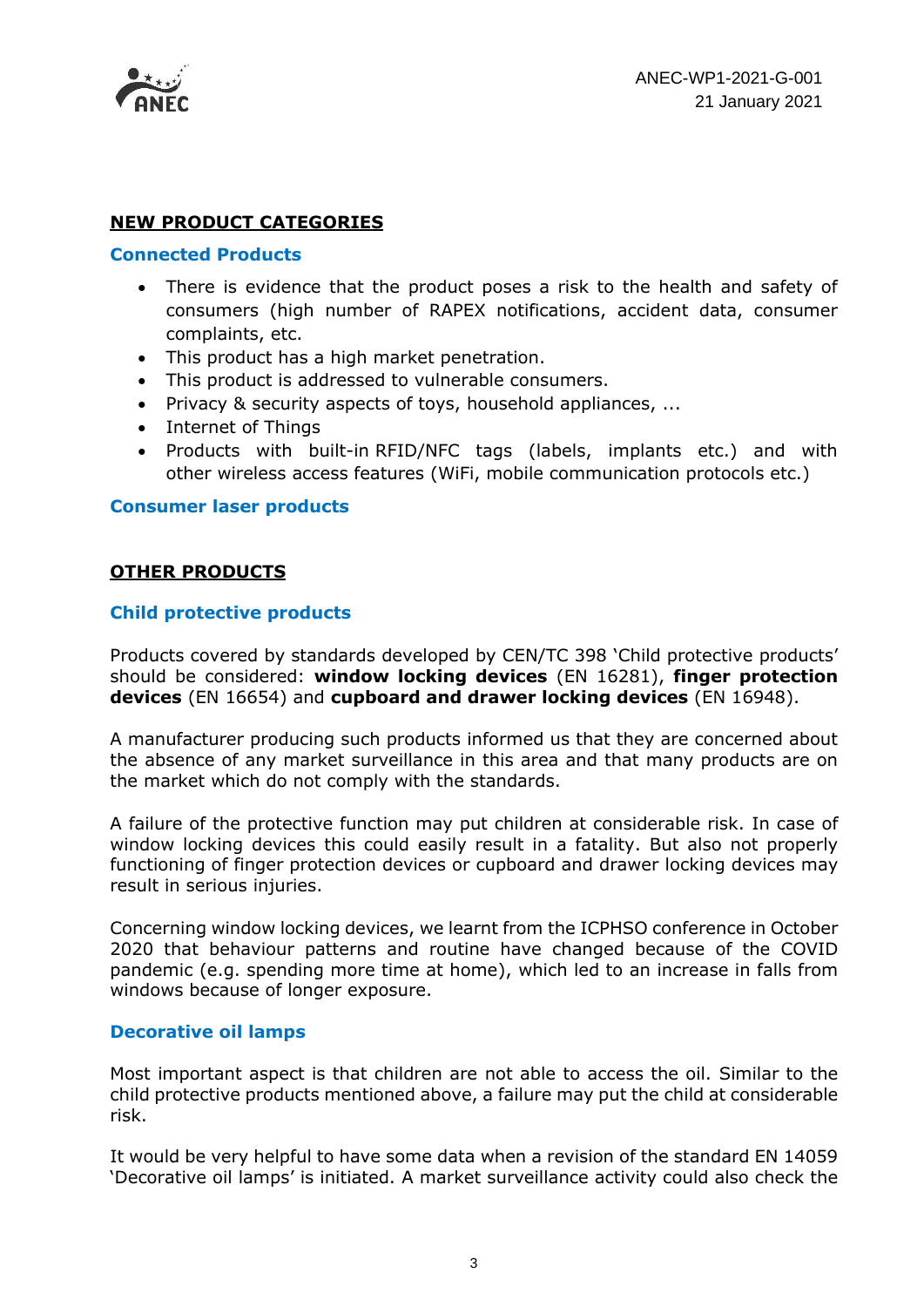

standard itself. Following a proposal from DIN, discussions on a possible revision of EN 14059 will start in a new WG of CEN TC 46.

#### **Personal care items (suncreams, shampoo, ...)**

- There is evidence that the product poses a risk to the health and safety of consumers (high number of RAPEX notifications, accident data, consumer complaints, etc.)
- This product has a high market penetration.
- Testing this product is expensive
- This product is of cross-border relevance.
- Questions from consumers about ingredients.

# **CROSS-CUTTING PRODUCT-SPECIFIC ACTIVITIES**

#### **Goods and products sold at street markets**

These contain the highest proportion of dangerous and counterfeit goods.

# **Products from small, often home-based, manufacturers**

Small, often home-based, manufacturers are sometimes unaware of standards and do not use test labs. They are probably not part of trade associations so don't know what their obligations may be. In the child area, products such as soother holders and teethers might fall into this category.

# **HORIZONTAL & CROSS-CUTTING NON PRODUCT-SPECIFIC ACTIVITIES**

#### **Testing the labs**

Some certificates for consumer products claim compliance with a standard and/or its parts, while the product is clearly not complying and even presents serious risks to users.

One of the reasons is that the notified body doesn't check the product against all clauses of the EN. These "partial" certificates may discredit the standards, are clearly misleading, make the work of market surveillance authorities more complex and should be outlawed.

We are aware of misleading certificates for playground equipment and bunk beds.